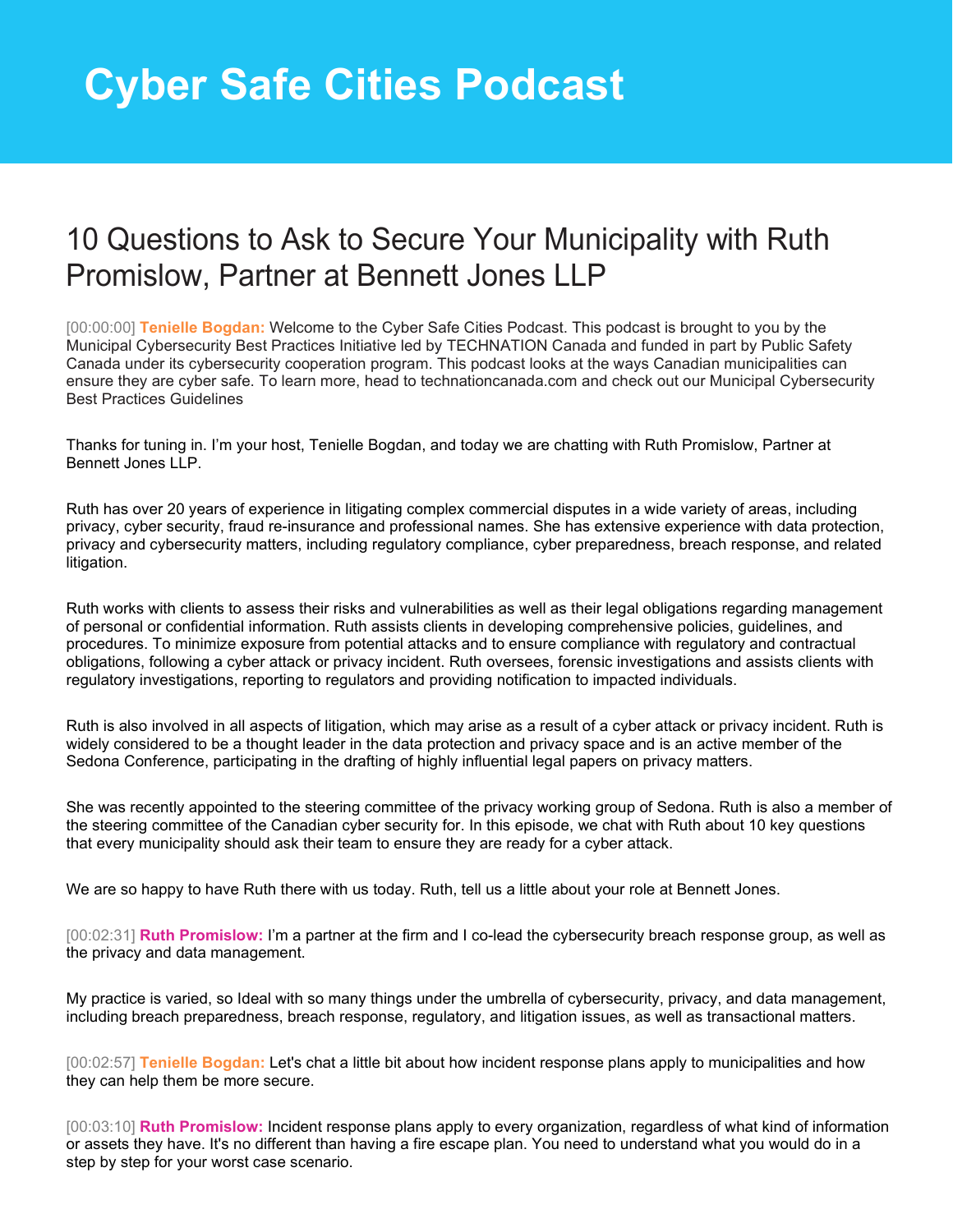And the reality now is that these are not unlikely events. They are likely events. And so all the more necessary to be prepared and understand precisely how you're going to respond. What everyone's respective role is in that response and templated responses for how you will deal with certain scenarios.

[00:03:49] **Tenielle Bogdan:** Can you explain how legal risk applies to cyber situations and what municipalities should be aware of?

[00:03:57] **Ruth Promislow:** There are several issues to consider in terms of legal risk rising from a breach and the management of the breach. Firstly, you don't only have exposure for the breach itself. You can have exposure for mismanagement of the breach in how you respond and manage the breach. What you say can be used in litigation or regulatory investigation against the municipality. For example, any press release you issue following the event could be used as evidence that you've acknowledged and you've fell below the standard of care.

Those are a couple of examples. There are several more in responding to a breach and often messed up, which we'll probably come to this in a bit more detail later. Not just municipalities, but organizations to destroy key forensic evidence in the course of trying to contain the incident and manage it.

And in doing that, they really do themselves a disservice, and everything becomes more costly and less certain because without that very important evidence, you can't get to the bottom of the breach. Where did the intruder go and what did they do while they were inside your network?

[00:05:25] **Tenielle Bogdan:** You raised an interesting point on how you respond toa breach could potentially affect your legal risk. Can you chat a little bit more about that and the duty of care?

[00:05:36] **Ruth Promislow:** There's several things to think about. You have a duty of care. Once you have custody of information, for example, you have an obligation to safeguard that information using reasonable steps. You also have an obligation to notify individuals where there is a real risk of significant exposure. And you need to do so in a timely way so that [00:06:00] these individuals can take steps to manage any potential exposure to them, such as identity theft or other forms of fraud by failing to give individuals that notice in a timely way.

Likewise, when we're talking about municipalities, we're also dealing with essential services and critical infrastructure. We're dealing with human safety issues, not just personal information. We have credit card information that someone may get their hands on. Municipalities have such a broader spectrum of risk when talking about cybersecurity. It's not just information being stolen, there are also integrity issues. People rely on the integrity of an municipalities information system, like marriage [00:07:00] licenses or real estate or taxes.

I mean, these are really important things. How do you know that these are accurate records? You need to have a system in place to be assured of integrity. Likewise, when we're dealing with essential services, you want to know that you have safeguarded your system so that when people are calling for essential services, are coming in to the appropriate people. They're not being diverted and you are responding in a timely way.

It's odd, but I'd say municipalities in my experience tend to devote fewer resources to these issues than commercial organizations that are really just safeguarding information and don't have such an important role in public safety.

[00:08:02] **Tenielle Bogdan:** How does legal risk and reputational risk come into play when we're talking about things that you should share in your communications plans? How you should engage your communications team in dealing with these types of incidents?

[00:08:15] **Ruth Promislow:** I'm a big fan of transparency. I think transparency wins a lot of points. People really value being told early on what has potentially happened or what has happened. But at the same time, you can be transparent without acknowledging liability.

And there's a very delicate balance. Communication experts and lawyers often we have the back of a back and forth where we're drafting and we have different objectives in how we draft certain statements. [00:09:00] And at the end of the day, you really want to make sure that you're listening to external council's advice on those messages, because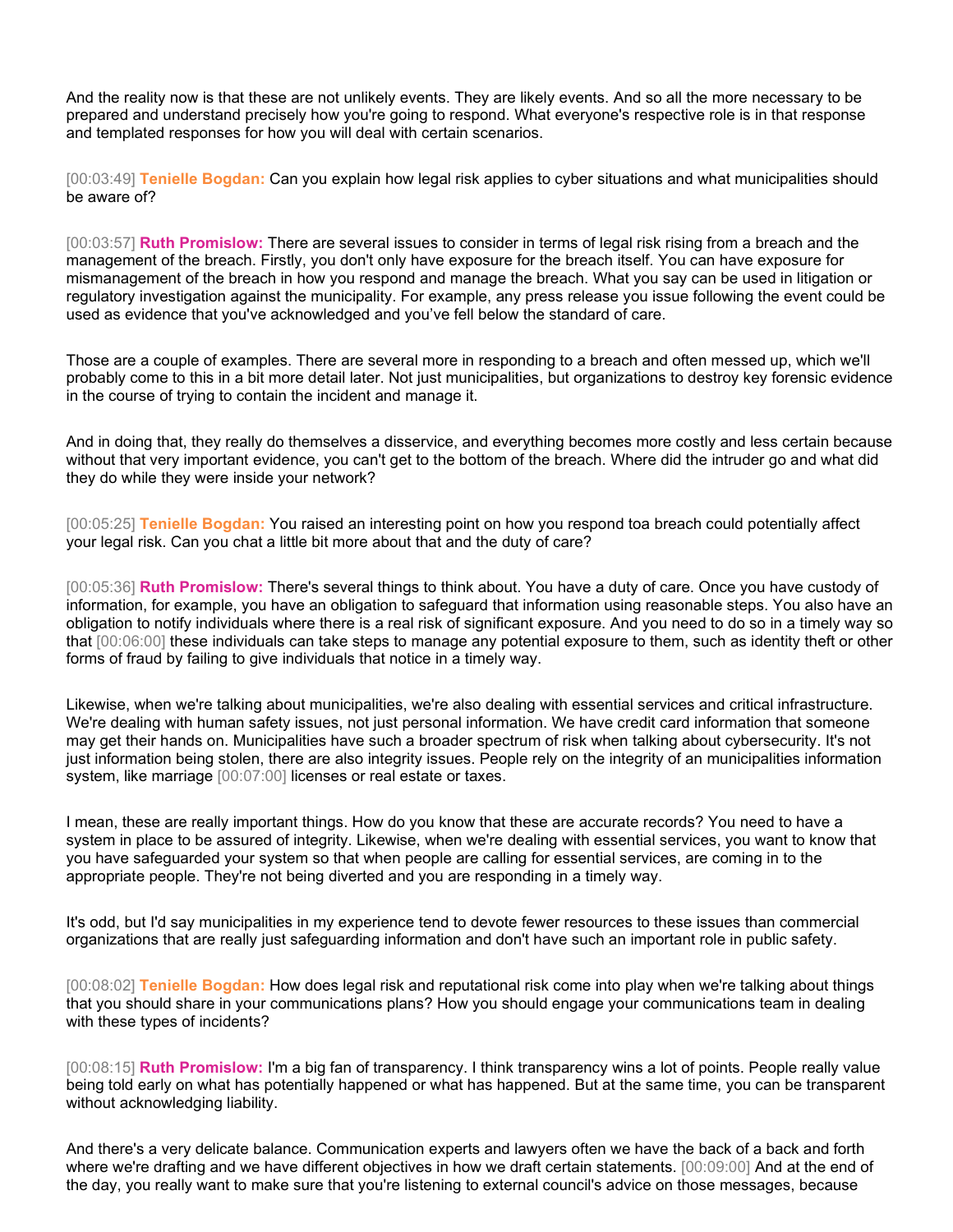certainly you want to make people feel calm. You want them to know you're being responsible and responsive, but at the same time, you should not say anything that improperly acknowledges liability and exposure. It's a very delicate balance.

I think a takeaway on this particular discussion point is how important it is to have different perspectives incorporated into your decision-making. When you're preparing to respond to a breach or responding to the breach, these different perspectives are very valuable. If you only take into account one particular perspective or expertise, you're not helping yourself in the best way that you can. In your communications strategy, I think it's important to have all the different players at the table to voice their views on what is best for at the end of the day.

[00:10:16] **Tenielle Bogdan:** And in chatting about those communications, do you have any suggestions or recommendations on who should be the spokesperson or who should be leading the charge in this messaging

[00:10:31] **Ruth Promislow:** Well, I guess the broader question there is who should really sort of take charge on the breach response strategy. I think it's very important that it come from senior levels. There could be different people who play that role. And in my work with municipalities, there are various roles or players that I've dealt with, but it's so important that you have someone at the senior level.

I often find it's important to [00:11:00] have either the CFO or someone in the senior levels of finance, because there are decisions being made about how you manage exposure to risk. The CFO or someone working closely with the CFO needs to understand if this plays out and we don't do employ this strategy, the cost is going to be X. And in these are things that you need to really map out in advance. Likewise, I think people from HR, from operations, from IT, and from compliance. These are all the different perspectives that need to be brought into play.

[00:11:56] **Tenielle Bogdan:** Let's circle back to, to what we're talking about today, and those are the 10 questions that every municipality should be asking their teams. So there's obviously different areas that we can be focusing on, but what would you say is the main priority question that municipalities should be asking?

[00:12:12] **Ruth Promislow:** At a very high level, what these questions are designed to do, or to focus the attention of the municipality on, on developing a risk management strategy. What that involves is understanding what are our risks. What are our worst case scenarios? How do those risks, those worst case scenarios, unfold? What would be the cause of each of those different worst case scenarios? What is the potential damage or cost to each of those worst case scenarios? And how can we minimize the likelihood of those event, or the potential impact of them? That at a high level is what you're trying to do.

I come back to all the different perspectives because often I get involved and I start dealing with someone within leadership and the municipality, and they delegated the management of this risk to the IT team that's it. This is a bad strategy to delegate IT entirely because it brings one perspective, not the entire perspective. They can tell you how they can manage the risk from an IT perspective, but IT doesn't manage the people within your organization.

I think the best piece of advice I could give to municipalities is assemble a team, a cybersecurity team with team leaders from within all the different divisions.

If you put together a team and mobilize your internal resources, you were going to be far better off than you are right now. And you don't have to spend a lot of money on this because your internal team will get very far and then you'll have a very concrete risk management strategy. That's when you can consult with external experts, you keep your costs way down with a lot of the ground work already done.

And if you've gone to all the work of assembling this team and putting on paper, all the components that I've outlined and mapping out your strategy, you have a defensible position that you have taken a reasonable steps in light of your available resources.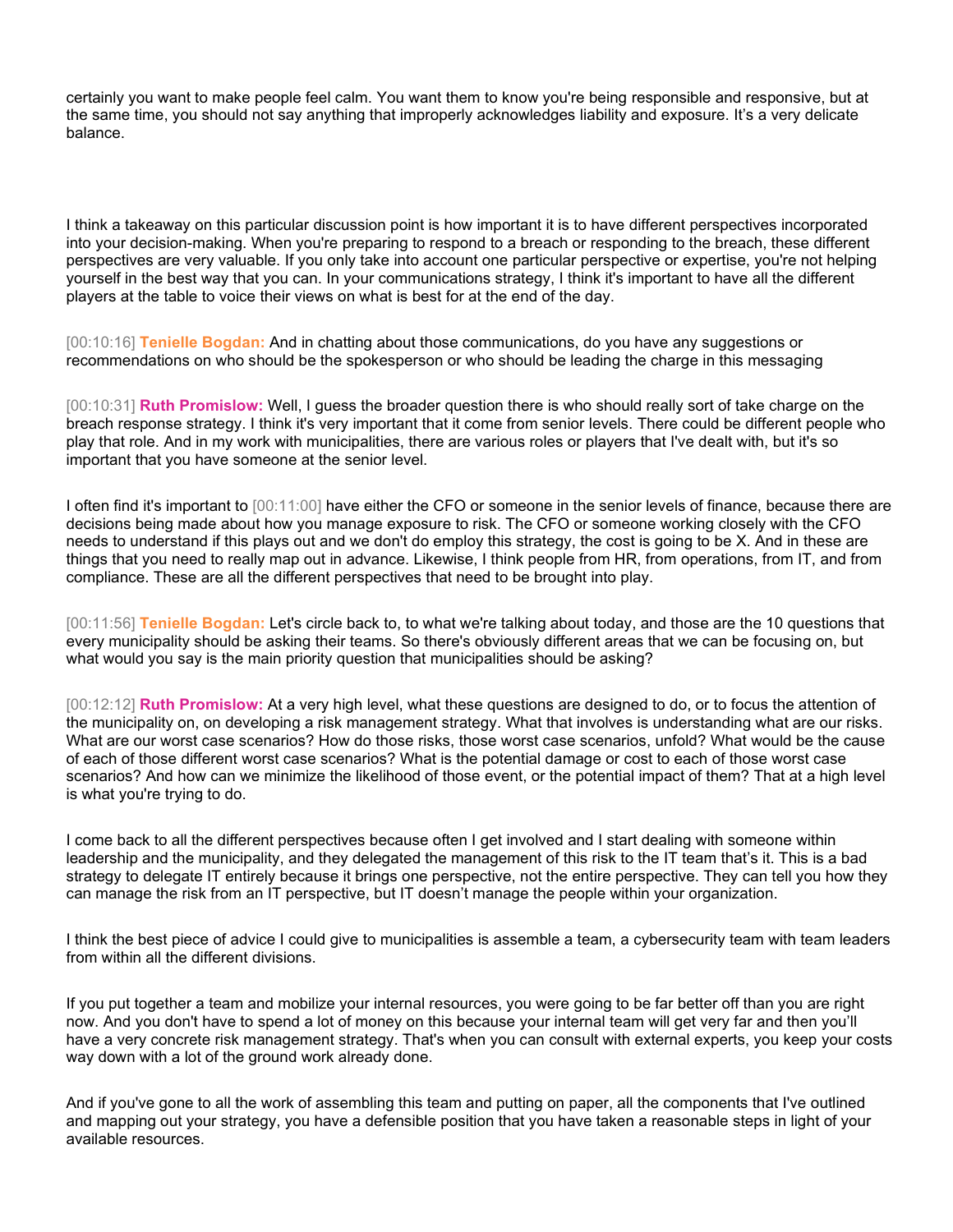[00:16:23] **Tenielle Bogdan:** That's awesome. I love the idea of starting somewhere. I'm sure that you've seen with your experience, some overlap as well between those teams of one department might be dealing with one thing that could be similar to another one and where we're breaking down those silos within the organization.

[00:16:37] **Ruth Promislow:** When you work in isolation, they don't realize the commonalities within your different teams. HR and IT don't always talk just as an example. So HR makes a decision to terminate employment for some reason, but they don't tell IT necessarily, or they don't have a protocol that says, when you terminate an individual, they looks access to the systems through IT. I've seen scenarios where the disgruntled employee goes back to their desk and wipes information because they're angry or they download information. That's just an unnecessary risk. So if you have this team and you've tasked them with developing this risk management strategy, that would be one of the risks that they would identify, and they would identify a method to manage that risk, which would be here's a protocol HR, every time we were about to terminate, you have to call this person in it and notify them so that they can disconnect access.

[00:18:01] **Tenielle Bogdan:** When should a municipality look to engage their legal team in incident response?

[00:18:07] **Ruth Promislow:** I think there's a rule we (your legal team) can play once the team has developed this risk management strategy and an incident response plan.

We can provide our high-level view and comments and guide them on certain key things they may be missing and to also make the connection so that they know who to call and they pick up the phone quickly. I think one of the biggest missteps I observe across the board with municipalities and other organizations where they try to manage the incident initially on their own, because the thinking is "I don't need a lawyer. I don't have legal issues yet." You have legal issues as soon as you learn about the event and too often, there's a damaging paper trail or privilege is lost and legal privilege is very important. It's intended to protect communications that are undertaken for the purposes of informing council, so that council can give an opinion or advice.

So for example, the forensic expert work a certain part of IT is properly protected by privilege. Not all of it is can always be protected by privilege, but a certain part is. Often the municipalities will have already directly engaged external forensic experts, and that would not be the best way to approach things.

The better way is to first engage counsel to structure the engagement of the forensic experts. This ensures that privilege is best protected and to guide the municipality on the internal communication so that they're not creating an internal paper trail, likewise, to guide the municipality on their external communications and what they're saying to third party. What they shouldn't say and what they shouldn't say, because there are third parties that you may not have a regulatory obligation to notify, but it is often a good idea to notify them, to manage risks. What are our potential sources of exposure and how do we manage that?

And that's what lawyers do. I mean, that's our bread and butter. So that's where, when we get a call, we can very quickly sort of look at the incident and say, here's where your potential exposure is. Here are the people who can potentially come back and make a claim against you. And let's look at how we can manage that.

As soon as you know you have an incident, pick up the phone and call counsel with expertise in this area. But even before, it's good just to make the introductory connection, to have us review your risk management strategy and your incident response plan.

[00:21:24] **Tenielle Bogdan:** Where do you think is the best place for municipalities to start assessing their risk?

[00:21:32] **Ruth Promislow:** The best place is start is toassemble that team and have them start looking at those very high level issues and really teasing things out.

And as you mentioned in your opening questions, the third party risk, I mean, this would fall under a broad heading of what are our worst case scenarios and how will they occur very frequently. Everyone forgets third party risks, so that if a third party provider is compromised, how does that impact us?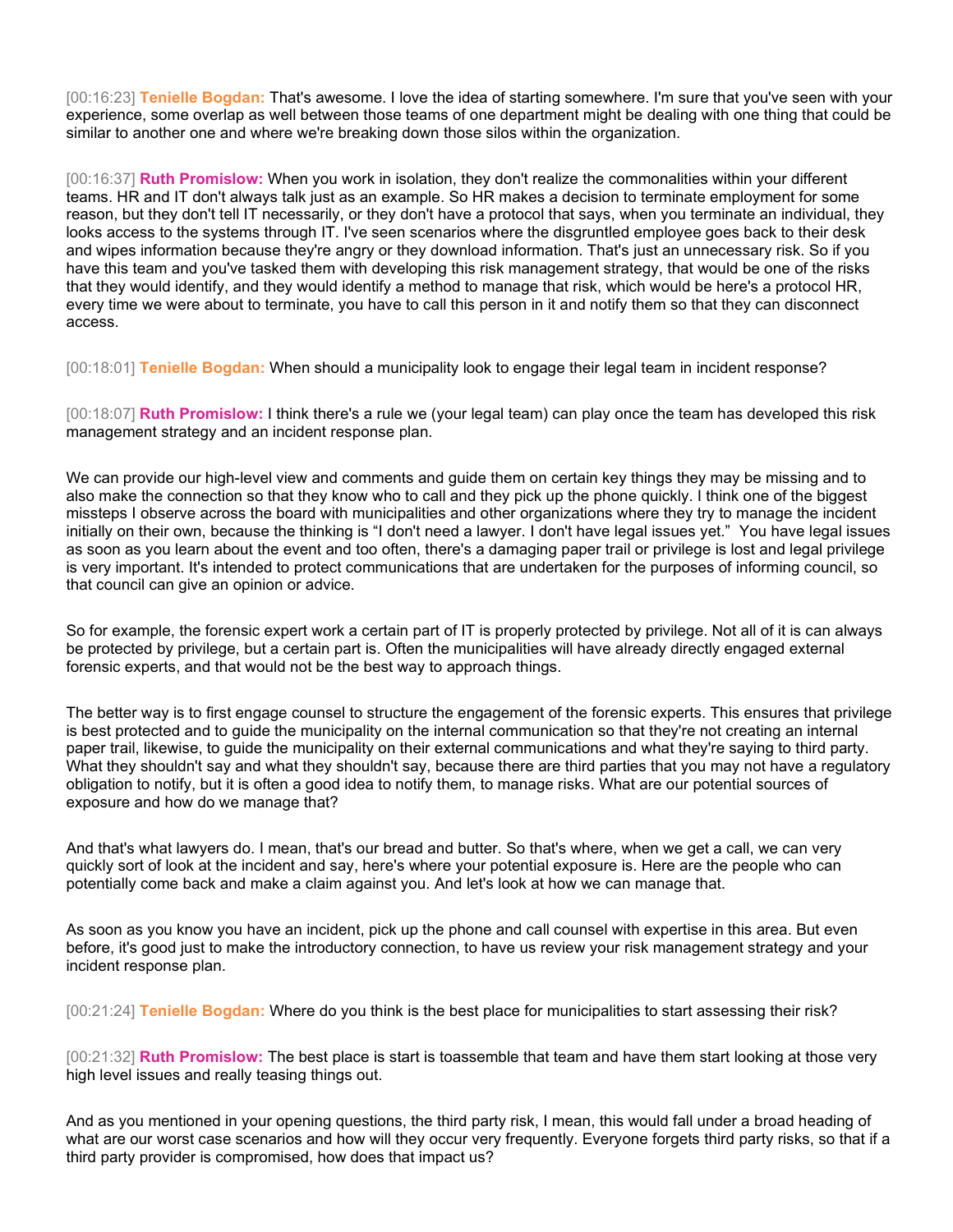Do you have the provisions in agreements with your third-party providers that protect yourself? Are there any missing provisions? Just for example, obligation on a third party provider to notify the municipality within a certain period of time of any incident with which they suspect may be material, how quickly they have to notify, whether you want that third party to have insurance too.

There are many aspects when you really get down to what the risks there are. It's not just, "okay the risk is a ransomware attack." You need to break it down. What happens if there's a ransomware attack? What are the integrity issues? What happens if you can't access your network? It's a lengthy. detailed process. I would stress that there's not an off the shelf playbook to help you identify these issues, but there is guidance.

So I think just in terms of what municipalities can do right now, I think number one is assemble that team. Give that team a mandate, give them a sort of an outline of what you want them to accomplish, how frequently they should meet and what their deliverables are. I suspect that you get pretty great results.

You cannot manage a risk without understanding what the risks are. And there's no way to really have an effective strategy without knowing your risks.

[00:24:39] **Tenielle Bogdan:** Are there any policies or any tools that you think municipalities should be aware of in transitioning from traditional offices to a bit more of a hybrid model?

[00:24:49] **Ruth Promislow:** There's some important issues to consider there with that very rapid transition that we all went through because people, like organizations and municipalities alike, were not ready for it.

Of course, you have individuals working from personal computers. That can be an issue depending on the role of the individual within the organization and the sensitivity of the information or assets to which they have access. That's much harder to control than if you had devices that were issued by the municipality or the organization to the certain employees. Something that I encourage a lot of clients is to carefully consider providing your employees companyissued equipment because it's much easier to control. It would be very easy for a bad actor to do real damage very quickly. And once you identified those people, it's a much lower cost to give those people a laptop to work from home than to just assume that risk.

You need to understand what the costs are. Put dollar amounts to these costs because once you start mapping out your risks and what are the dollar value cost to these events, buying a laptop for a few employees is going to seem like it's penance because it's nothing compared to the millions of dollars you could have to spend to rebuild your network or to provide identity theft protection to individuals because their social insurance number was compromised.

In terms of the software, understanding and making sure that all patches are applied and that you can remotely wipe the device. What if an employee says, oops, I lost a laptop I use for work and I hit downloaded a bunch of sensitive tables onto my laptop with important information cause they were going to work offline. You need the ability to wipe the information on that laptop remotely.

If it's a personal device, very sticky issue about, can you inspect their personal device? It's very difficult. If it's a work issue device, you get to say, bring your laptop into the office this morning, please. And that's when you deliver it, you know, that that's maybe when they find out that they're no longer employed.

[00:28:47] **Tenielle Bogdan:** How does that apply to personal mobile devices? I know there's a lot of organizations that will have a work phone but do work off their personal device.

[00:28:55] **Ruth Promislow:** It is absolutely similar issue because you really need to think about what the risks are in terms of remotely accessing information or assets from your personal device and the ability of the organization to wipe your device or to require that you turn your device in to be reviewed. These are the same sorts of issues that I think they just became magnified with the work from home structure, because typically on your personal life, you can access email, but maybe you couldn't access sort of the accounting software that the municipality uses, but from your laptop, you can, and now you have this person on their home computer where, there children and spouse may use the device. Once you add on users to a device, you add on risk.